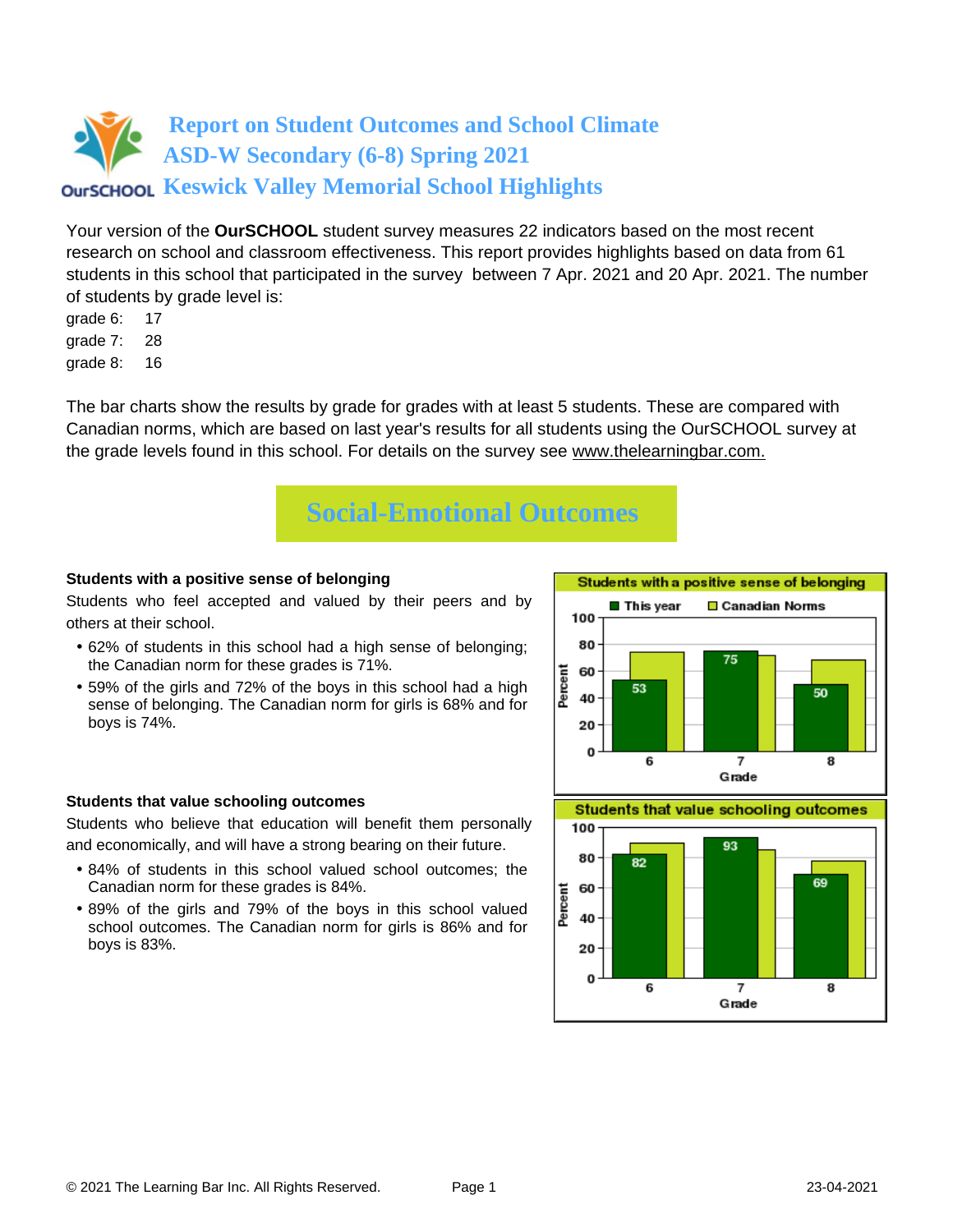### **Social-Emotional Outcomes**

### **Students that are regularly truant**

Students who skip classes or miss days at school without a reason, or arrive late for school or classes.

- In this school, the student truancy rate was 10%; the Canadian norm for these grades is 7%
- In this school, the truancy rate for girls was 11% and for boys, 10%. The Canadian norm for girls is 5% and for boys is 8%.



#### **Students with positive behaviour at school**

Students that do not get in trouble at school for disruptive or inappropriate behaviour.

- In this school, 90% of students had positive behaviour; the Canadian norm for these grades is 93%.
- 100% of the girls and 83% of the boys in this school with positive student behaviour at school. The Canadian norm for girls is 97% and for boys is 89%.

#### **Students who are interested and motivated**

Students who are interested and motivated in their learning.

- 48% of students in this school were interested and motivated; the Canadian norm for these grades is 51%.
- 52% of the girls and 45% of the boys in this school were interested and motivated. The Canadian norm for girls is 52% and for boys is 50%.



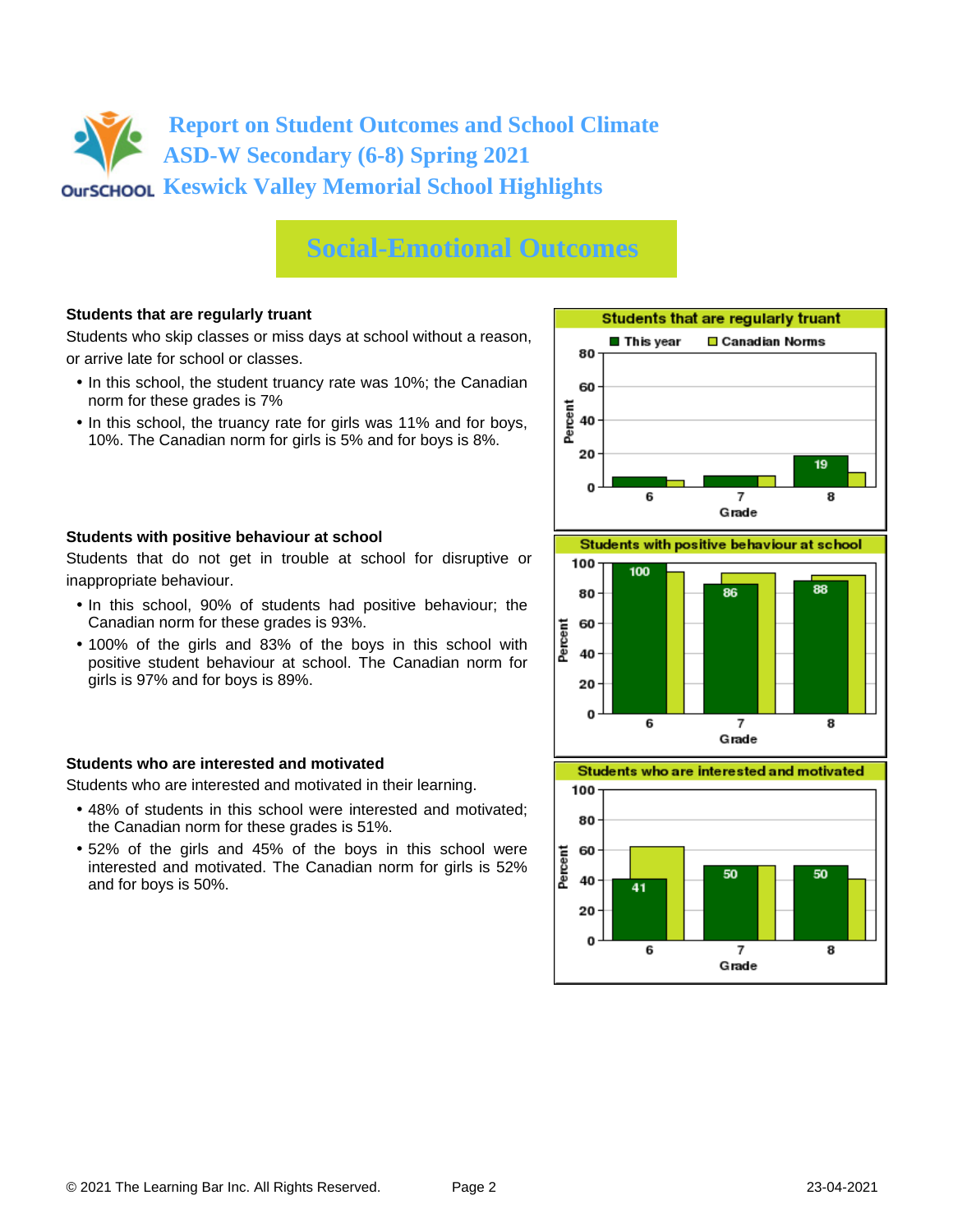### **Social-Emotional Outcomes**

### **Effort**

Students who try hard to succeed in their learning.

- 66% of students in this school tried hard to succeed; the Canadian norm for these grades is 78%.
- 67% of the girls and 69% of the boys in this school tried hard to succeed. The Canadian norm for girls is 79% and for boys is 77%.



#### **Students with moderate or high levels of anxiety**

Students who have intense feelings of fear, intense anxiety, or worry about particular events or social situations.

- 33% of students in this school had moderate to high levels of anxiety; the Canadian norm for these grades is 23%.
- 44% of the girls and 14% of the boys in this school had moderate to high levels of anxiety. The Canadian norm for girls is 29% and for boys is 16%.

### **Students with moderate or high levels of depression**

Students who have prolonged periods when they feel sad, discouraged, and inadequate.

- 33% of students in this school had moderate to high levels of depression; the Canadian norm for these grades is 18%.
- 48% of the girls and 14% of the boys in this school had moderate to high levels of depression. The Canadian norm for girls is 23% and for boys is 14%.

Students with moderate or high levels of anxiety



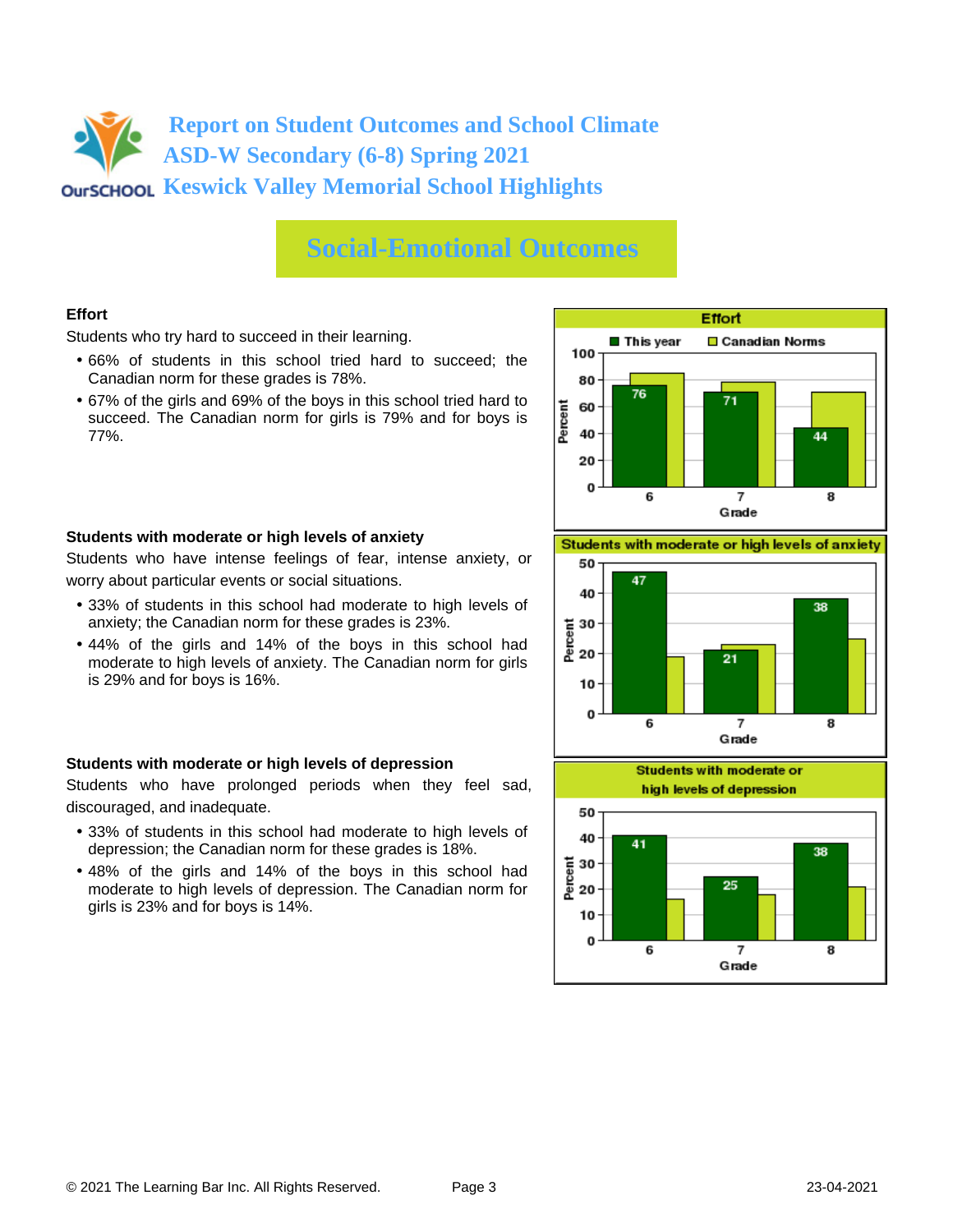## **Social-Emotional Outcomes**

### **Life Satisfaction**

Students who are satisfied with the overall quality of their lives.

- 60% of students in this school had positive life satisfaction.
- 56% of the girls and 68% of the boys in this school had positive life satisfaction.

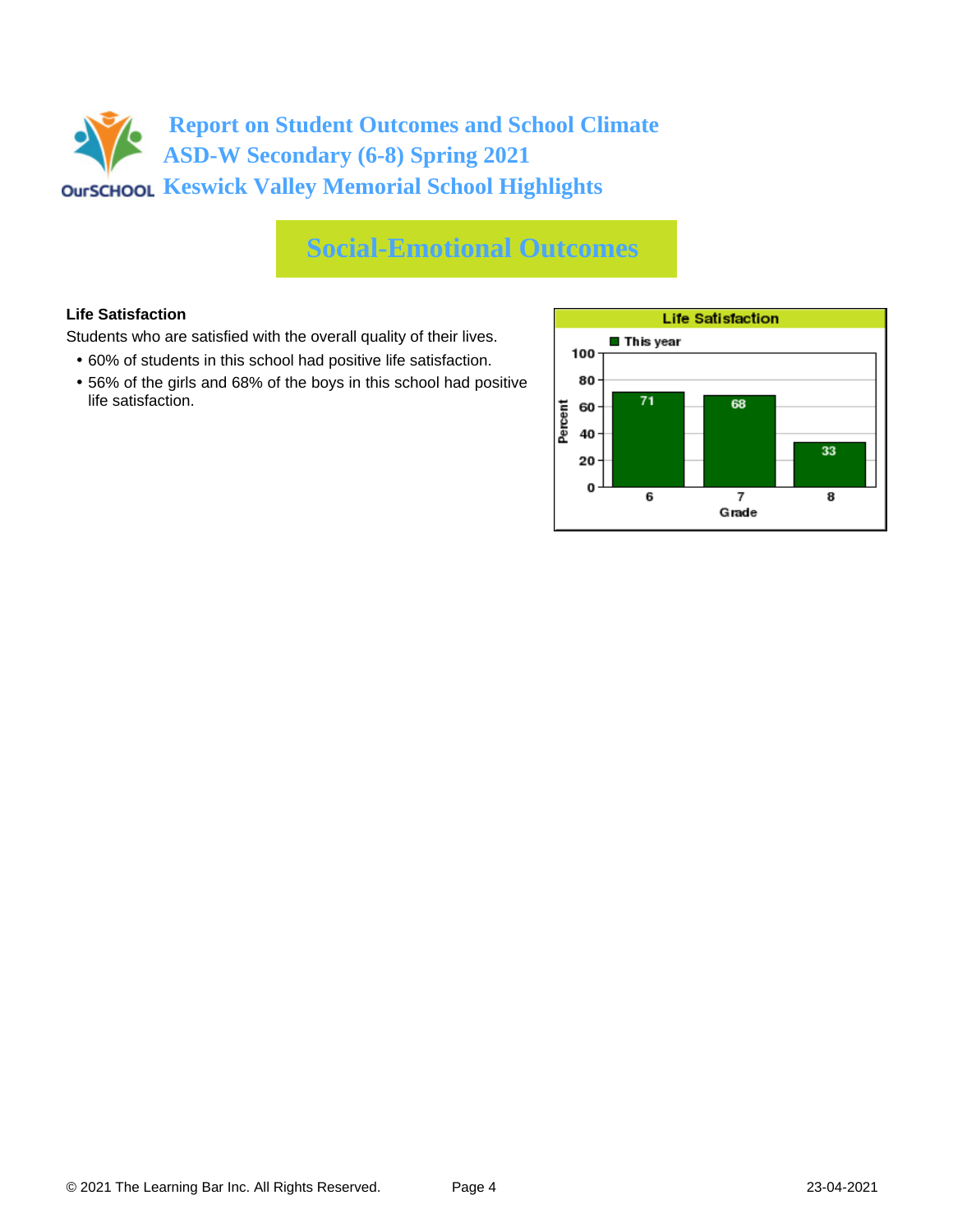### **DRIVERS of Student Outcomes**

### **Effective learning time**

Important concepts are taught well, class time is used efficiently, and homework and evaluations support course objectives.

- In this school, students rated effective classroom learning time 7.7 out of 10; the Canadian norm for these grades is 7.4.
- In this school, effective classroom learning time was rated 7.8 out of 10 by girls and 7.7 out of 10 by boys. The Canadian norm for girls is 7.4 and for boys is 7.4.



### **Rigor**

Students who find the classroom instruction is well-organized, with a clear purpose, and with immediate and appropriate feedback that helps them learn.

- In this school, students rated rigor 7.2 out of 10; the Canadian norm for these grades is 7.1.
- In this school, rigor was rated 7.3 out of 10 by girls and 7.1 out of 10 by boys. The Canadian norm for girls is 7.1 and for boys is 7.

### **Bullying, exclusion, and harassment**

Students who are subjected to physical, social, or verbal bullying, or are bullied over the internet.

- 31% of students in this school were victims of moderate to severe bullying in the previous month; the Canadian norm for these grades is 23%.
- 26% of the girls and 34% of the boys in this school were victims of moderate to severe bullying in the previous month. The Canadian norm for girls is 22% and for boys is 24%.



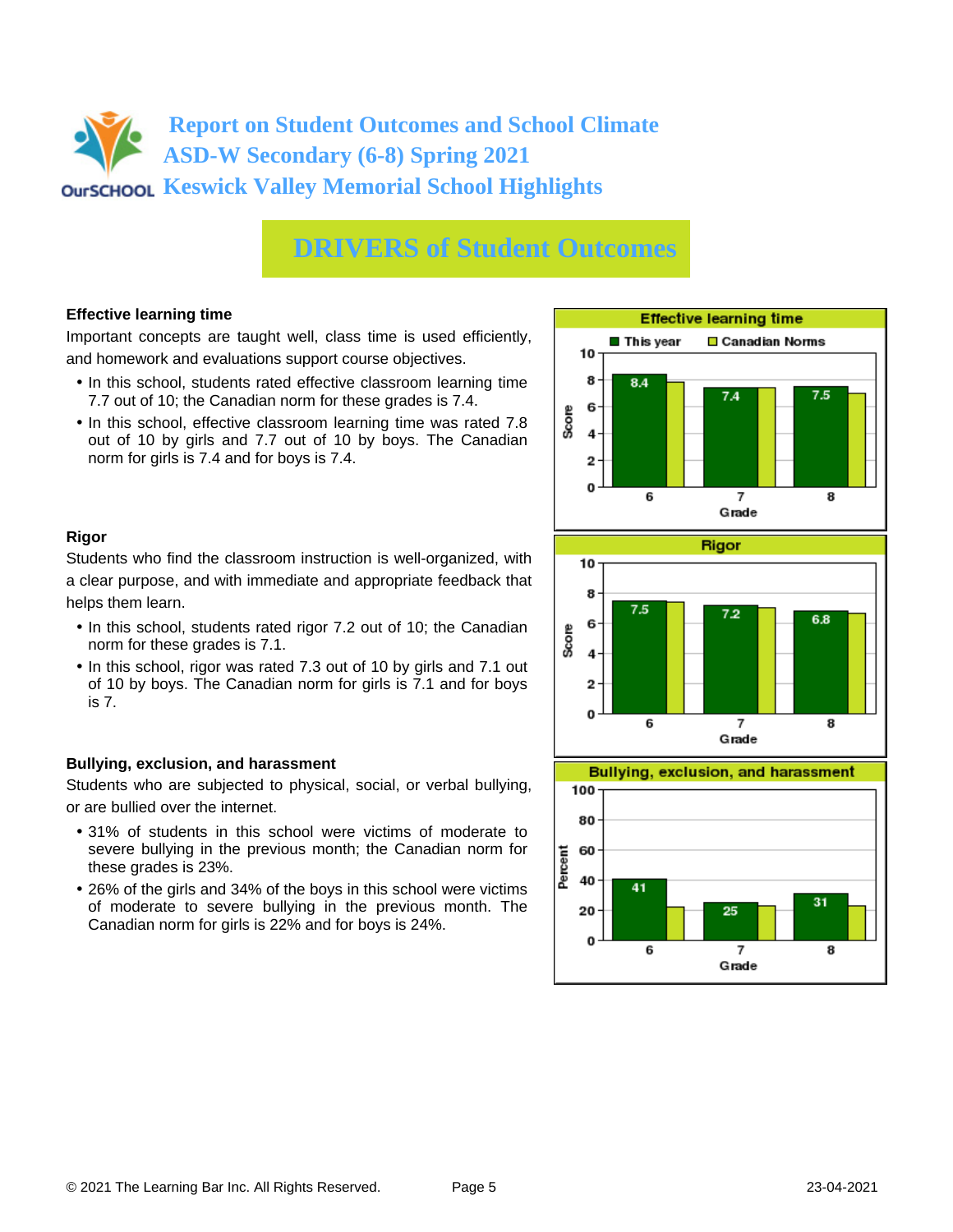

### **DRIVERS of Student Outcomes**

#### **Feel safe attending this school**

Students who feel safe at school as well as going to and from school.

- 61% of students felt safe attending the school; the Canadian norm for these grades is 65%.
- 56% of the girls and 69% of the boys felt safe attending the school. The Canadian norm for girls is 65% and for boys is 65%.

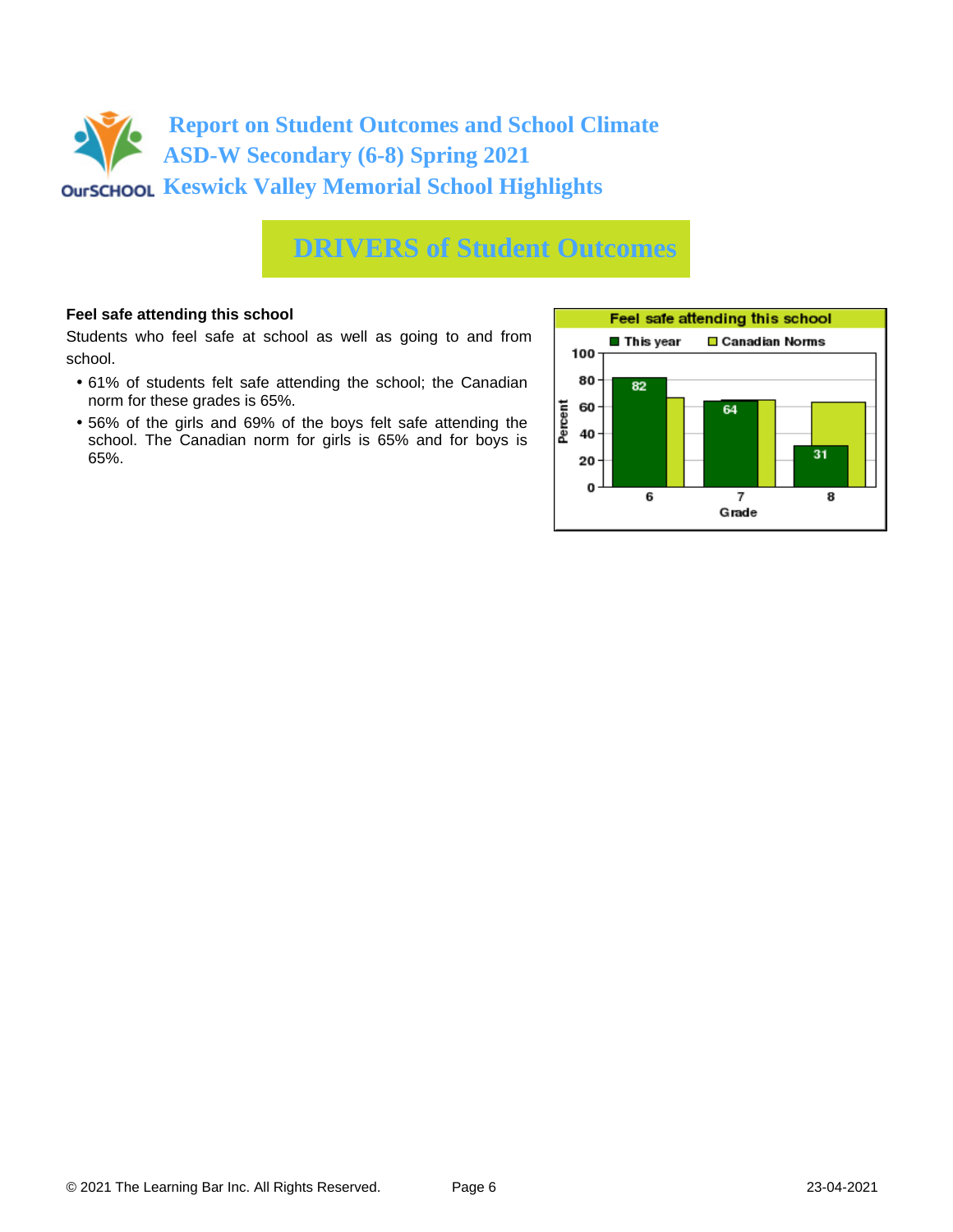

### **Demographic Factors**

#### **Language spoken at home**

Students are asked to indicate the language they speak most often at home.

- 100% of students in this school speak English at home.
- 0% of students in this school speak French at home.
- 0% of students in this school speak other languages at home.
- 0% of students in this school speak English and French at home.
- 0% of students in this school speak English and another languages at home.
- 0% of students in this school speak French and another languages at home.

#### **Grade repetition**

Students who have repeated one or more grades at school since kindergarten.

- 1.7% of students in this school have repeated a grade at school.
- 0% of the girls and 3.6% of the boys in this school have repeated a grade at school.

#### **Time student has lived in Canada**

Students who were born in Canada.

- 100% of students in this school were born in Canada.
- 100% of the girls and 100% of the boys in this school were born in Canada.



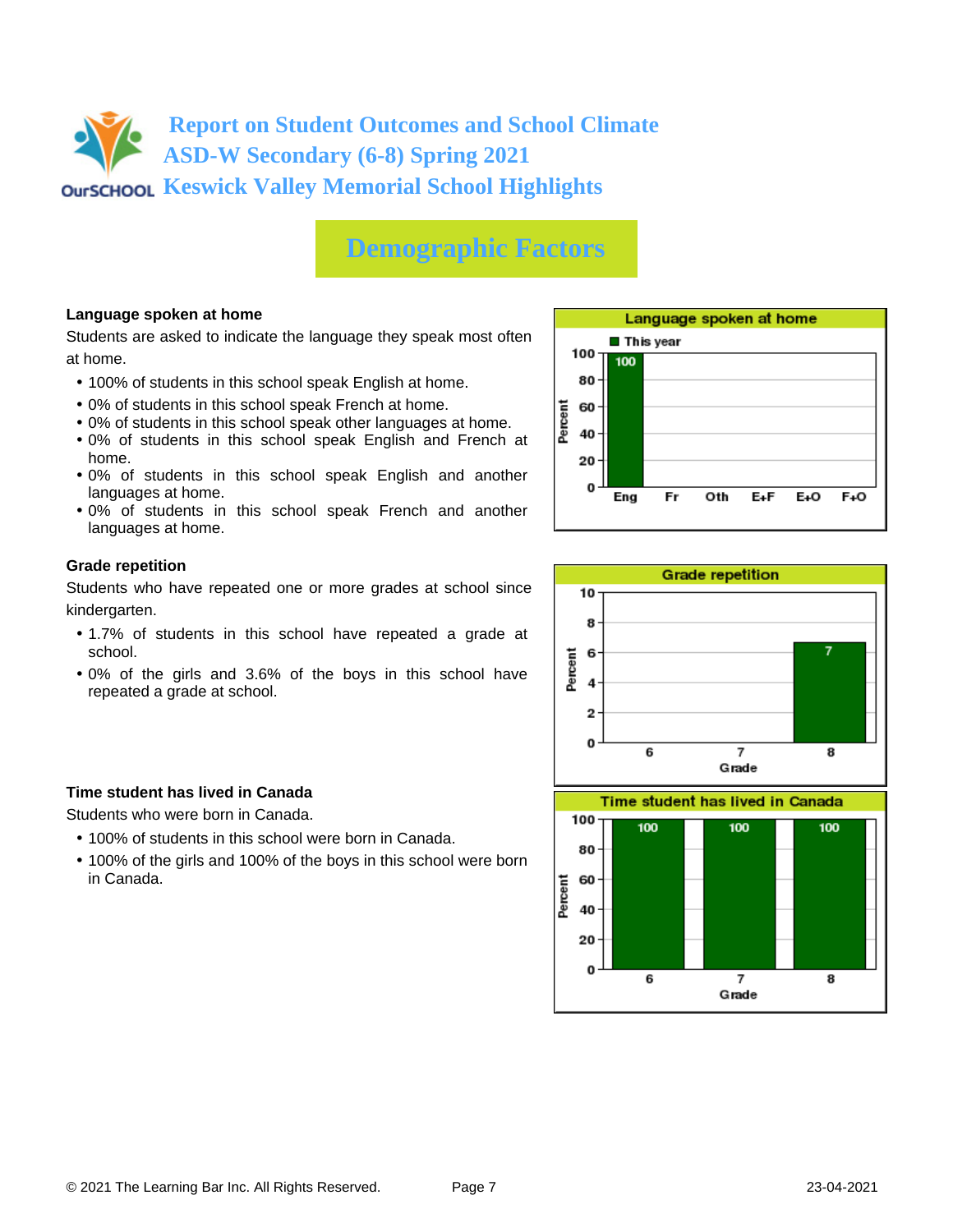## **Demographic Factors**

### **Indigenous Status**

Students who identified as Indigenous, that is, First Nations, Métis, or Inuk.

- 4% of students in this school identified as Indigenous.
- 4% of the girls and 4% of the boys in this school identified as Indigenous.



### **Disability**

**Change school**

moved.

The percentage of students that have a Disability that limits their participation in school activities and learning.

• 8% of students in this school have a disability.

Students who have changed schools for reasons below.

advantage of a different program.

were expelled from their old school.

• 7% of the girls and 11% of the boys in this school have a disability.

• 20% of students in this school changed school because they

• 5.2% of students in this school changed school to take

• 0% of students in this school changed school because they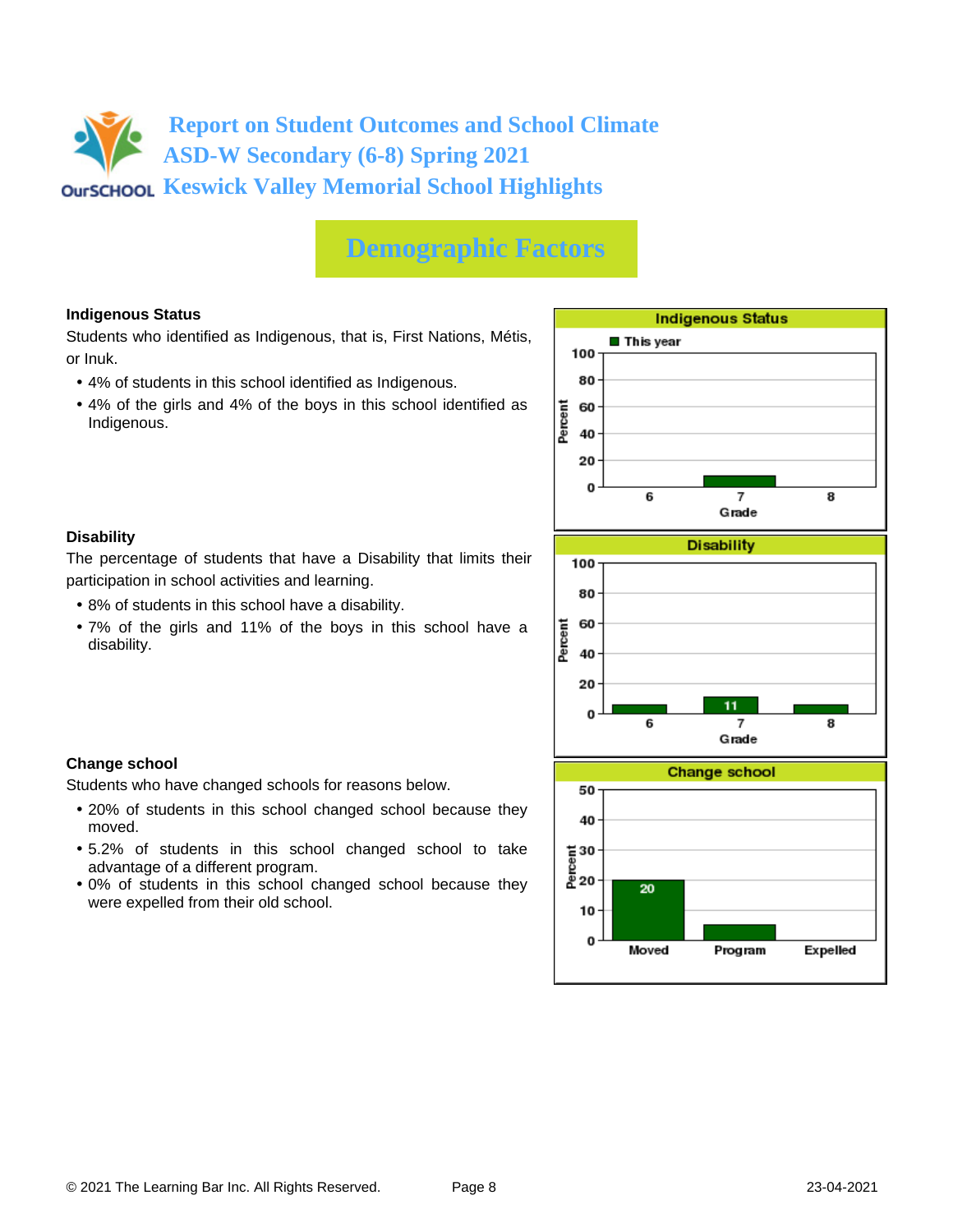

## **Demographic Factors**

#### **Instructional Environment**

The percentage of students learning at home, at school, or a combination of both.

• 86% of students in this school are learning at school. 7% of students in this school are learning at home. 7% of students in this school are learning both at school and at home.

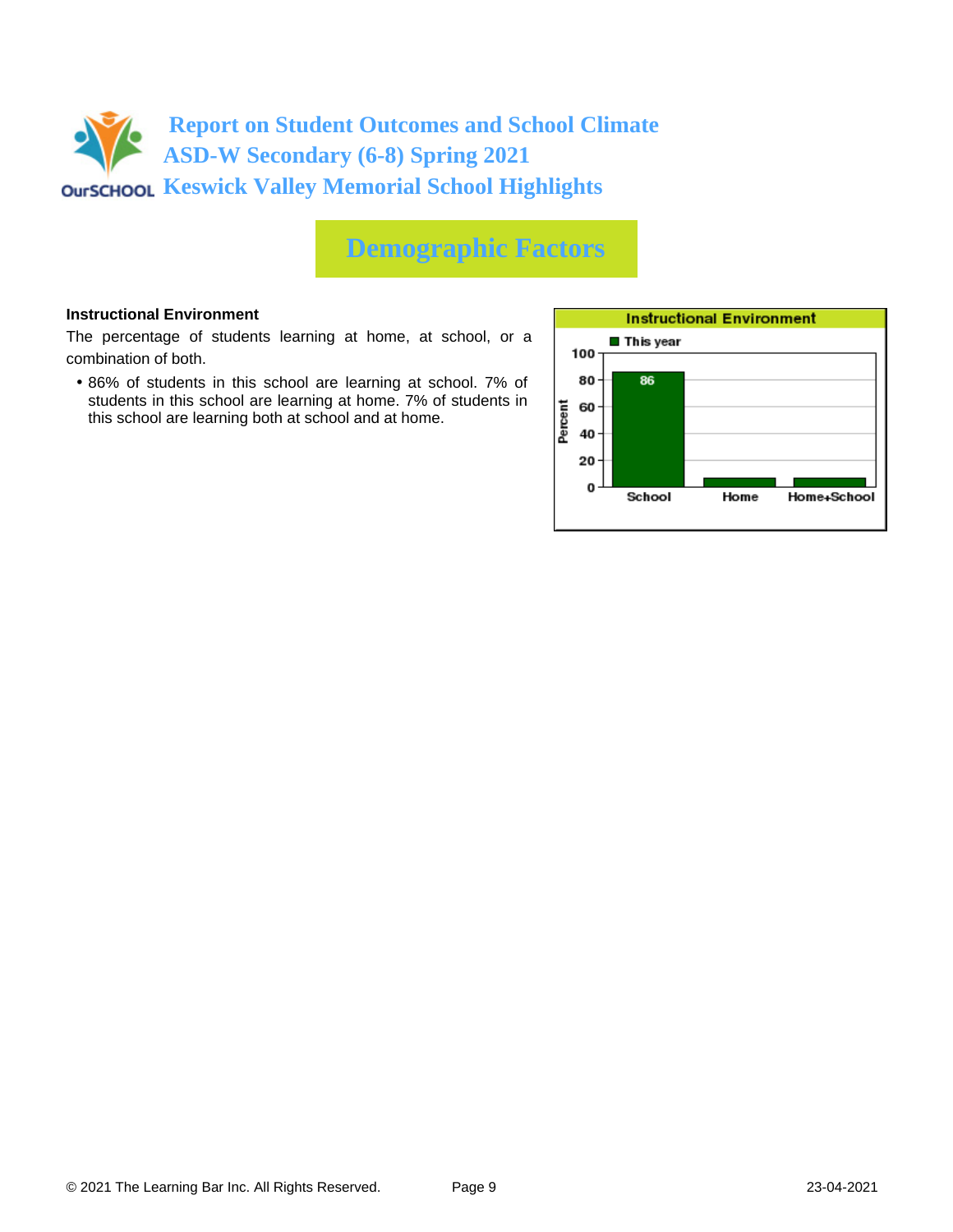

**Custom Measure**

#### **% Enrolled in FSL (NB EECD)**

Enrolled in FSL - NB EECD Custom Question

The percentage of students that indicated they were enrolled in French Immersion.

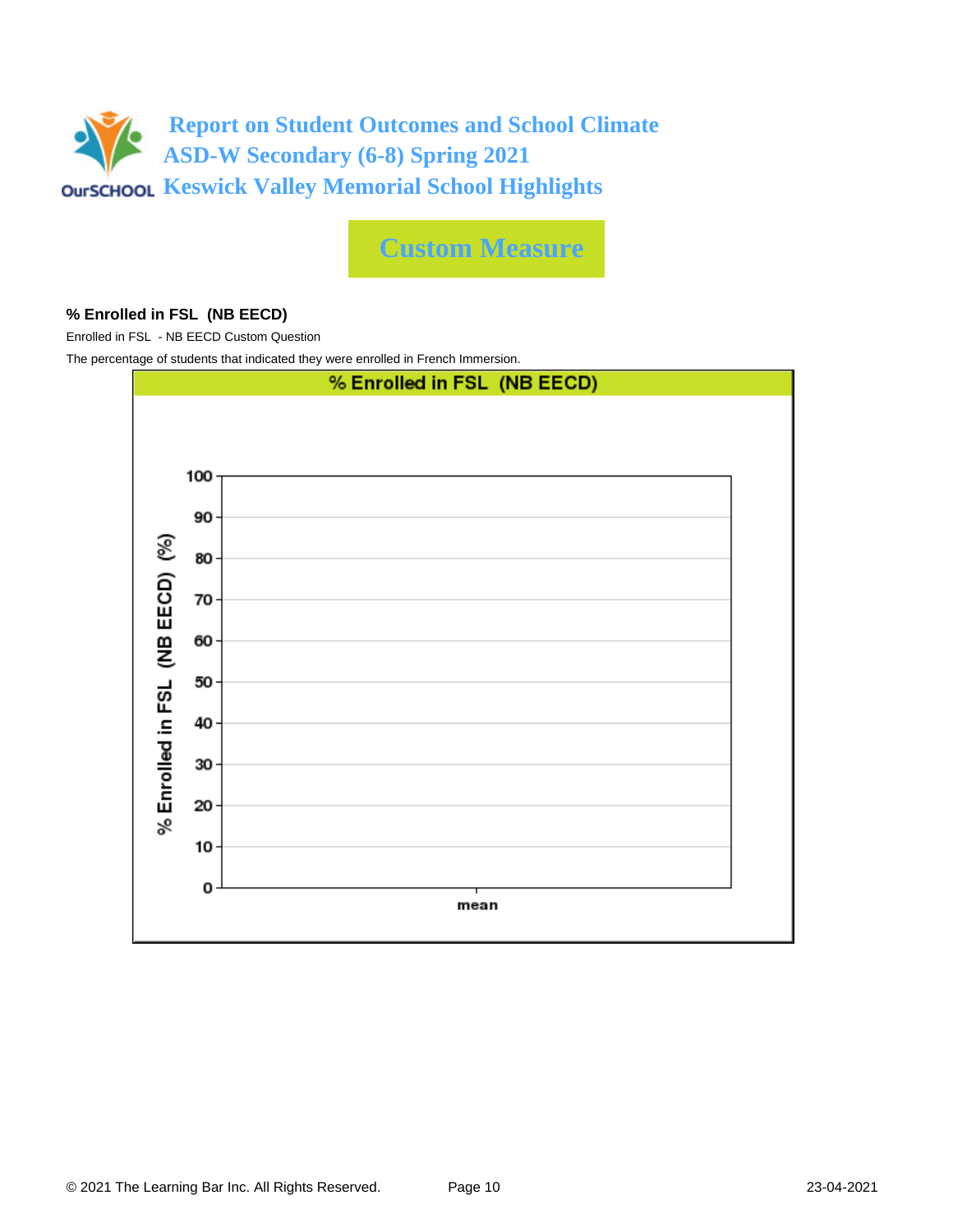

**Students were asked: "Do you identify as a member of the LGBTQI2S (Lesbian, Gay, Bisexual, Transgender, Queer, Intersex, and Two-Spirited) community?"**

**- Yes (Yes)**

- **No (No)**
- **I prefer not to answer (NA)**

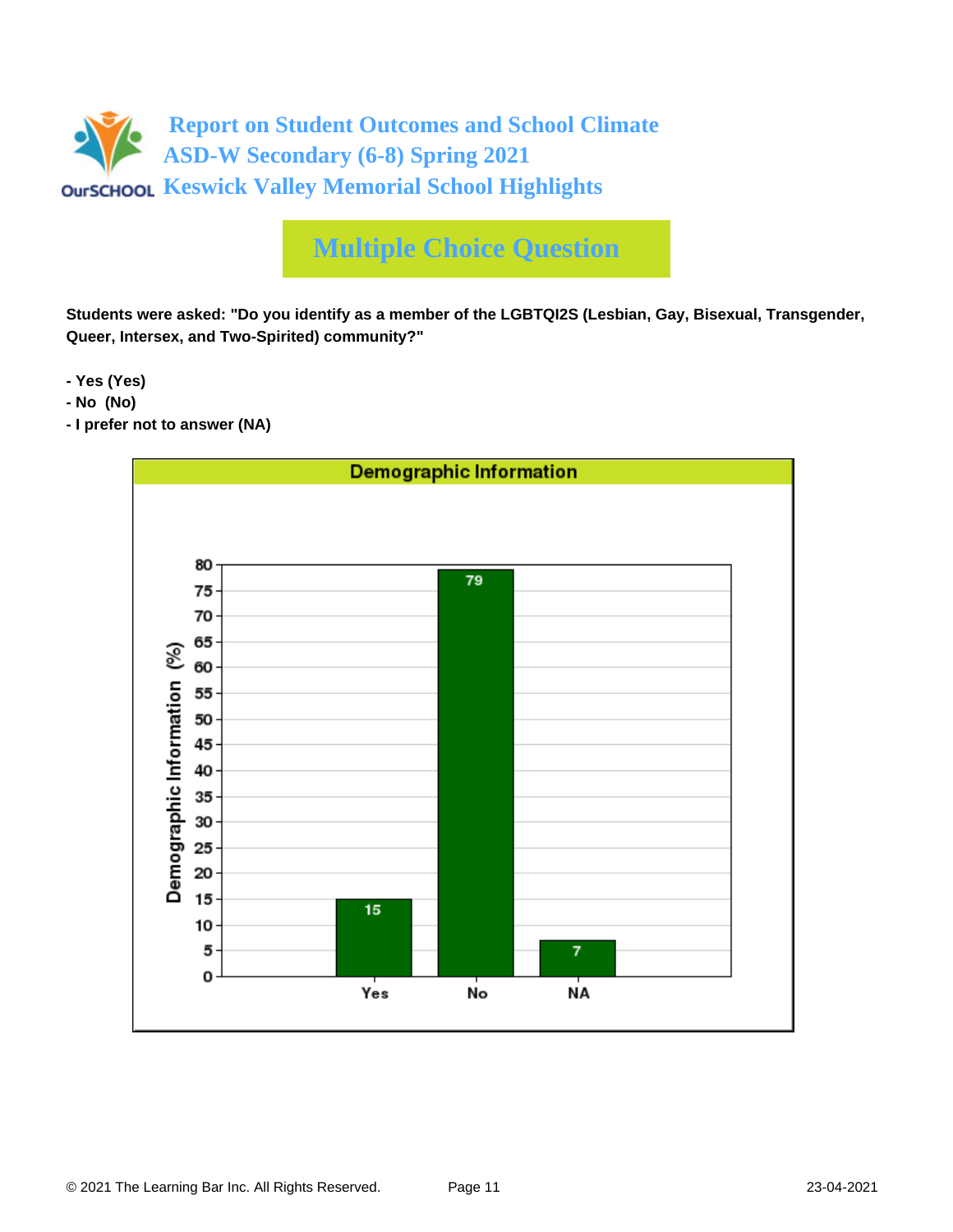

**Students were asked: "My Teacher gives me feedback and helps me set goals for my learning."**

- **Never or Hardly Ever (Never)**
- **About Once a Week (Once)**
- **About 2-3 Times a Week (2to3)**
- **Almost Every Day (Almos)**
- **Every Day (Daily)**

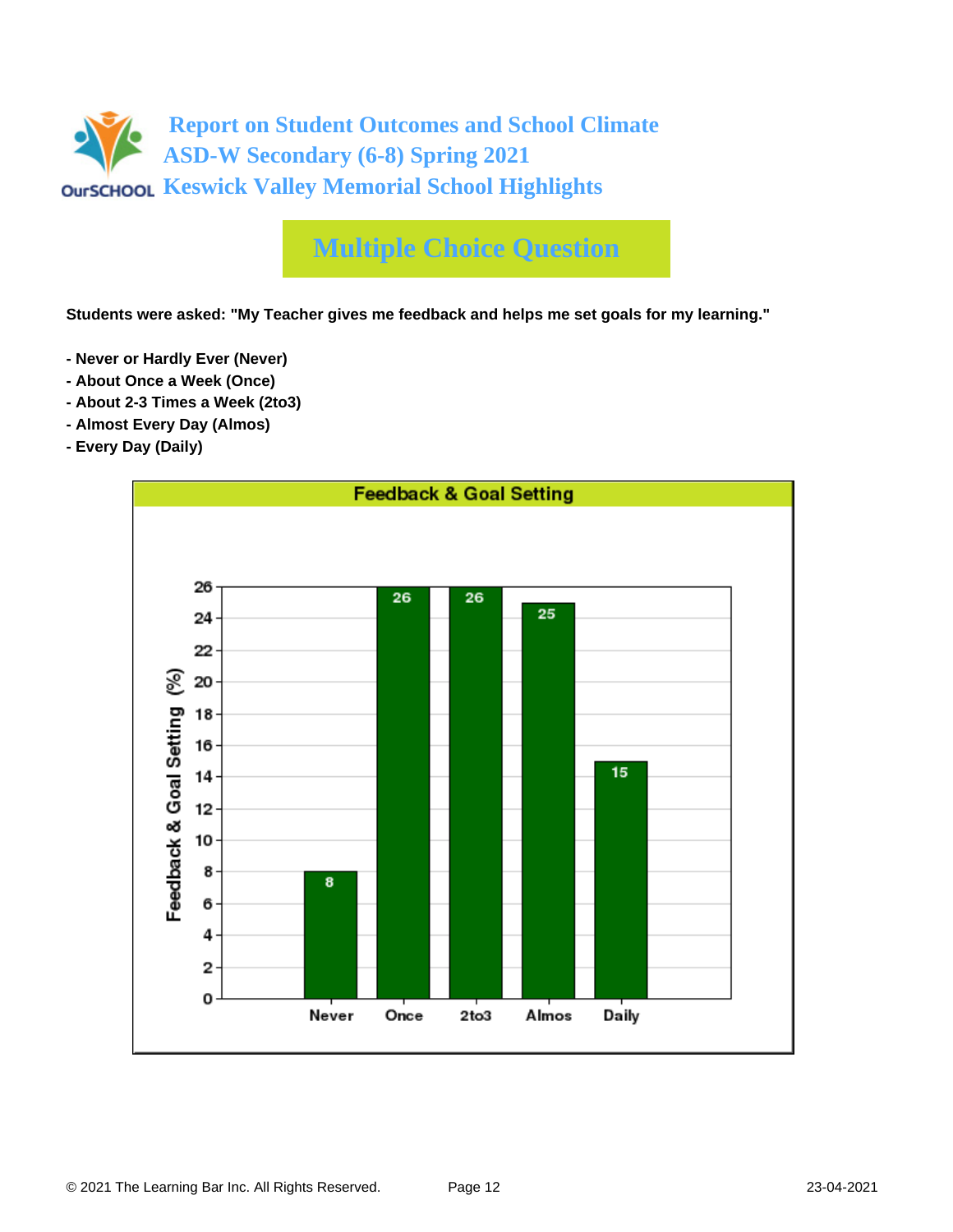

**Students were asked: "I use digital technology (computers; iPads; apps; Microsoft 365;...) to support my learning."**

- **Never or Hardly Ever (Never)**
- **About Once a Week (Once)**
- **About 2-3 Times a Week (2to3)**
- **Almost Every Day (Almos)**
- **Every Day (Daily)**

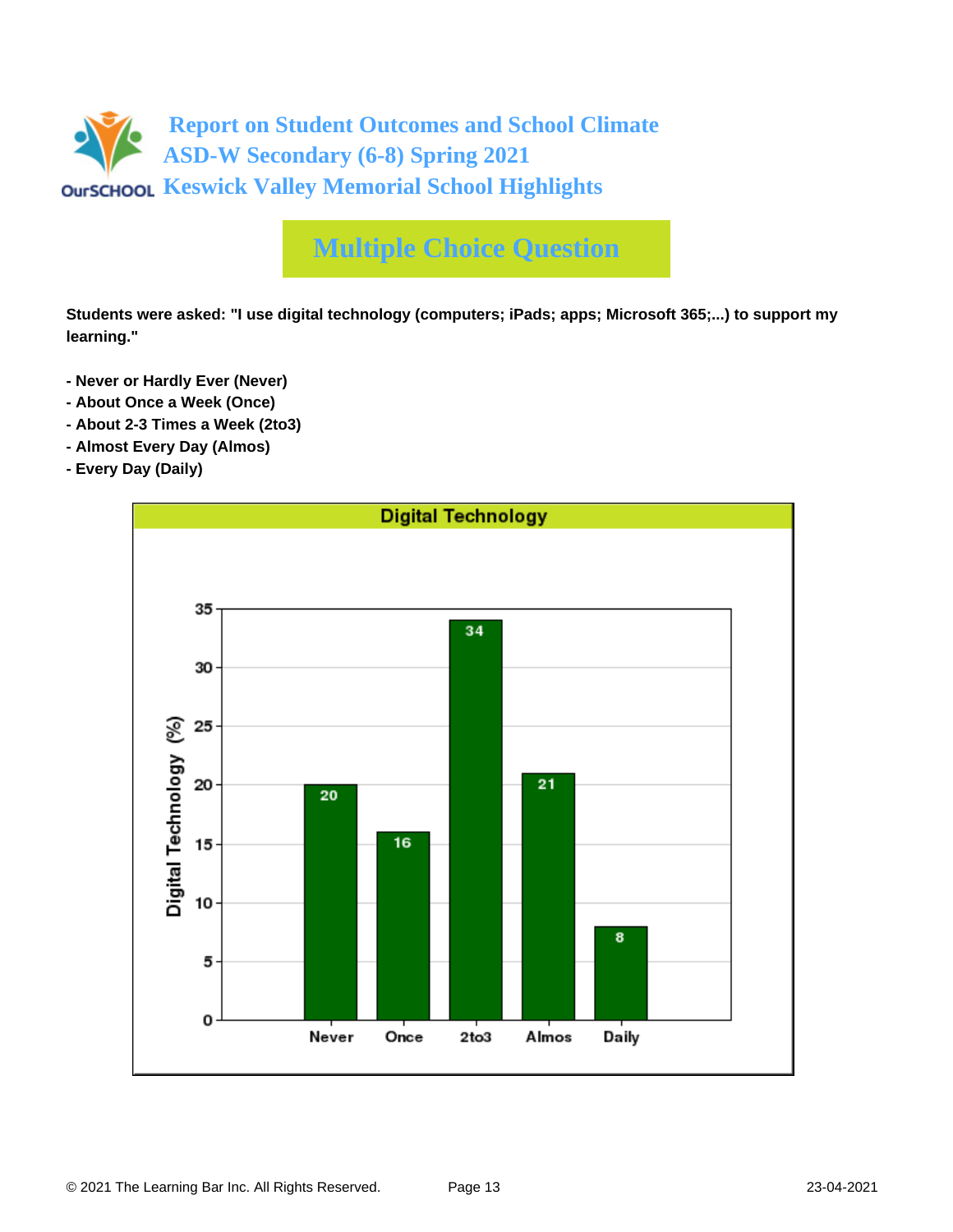

**Students were asked: "Who do you feel you have a healthy rewarding relationship with? "**

- **Friend (A)**
- **Classmate (B)**
- **Teacher (C)**
- **Other Staff Member (D)**
- **Parent (E)**